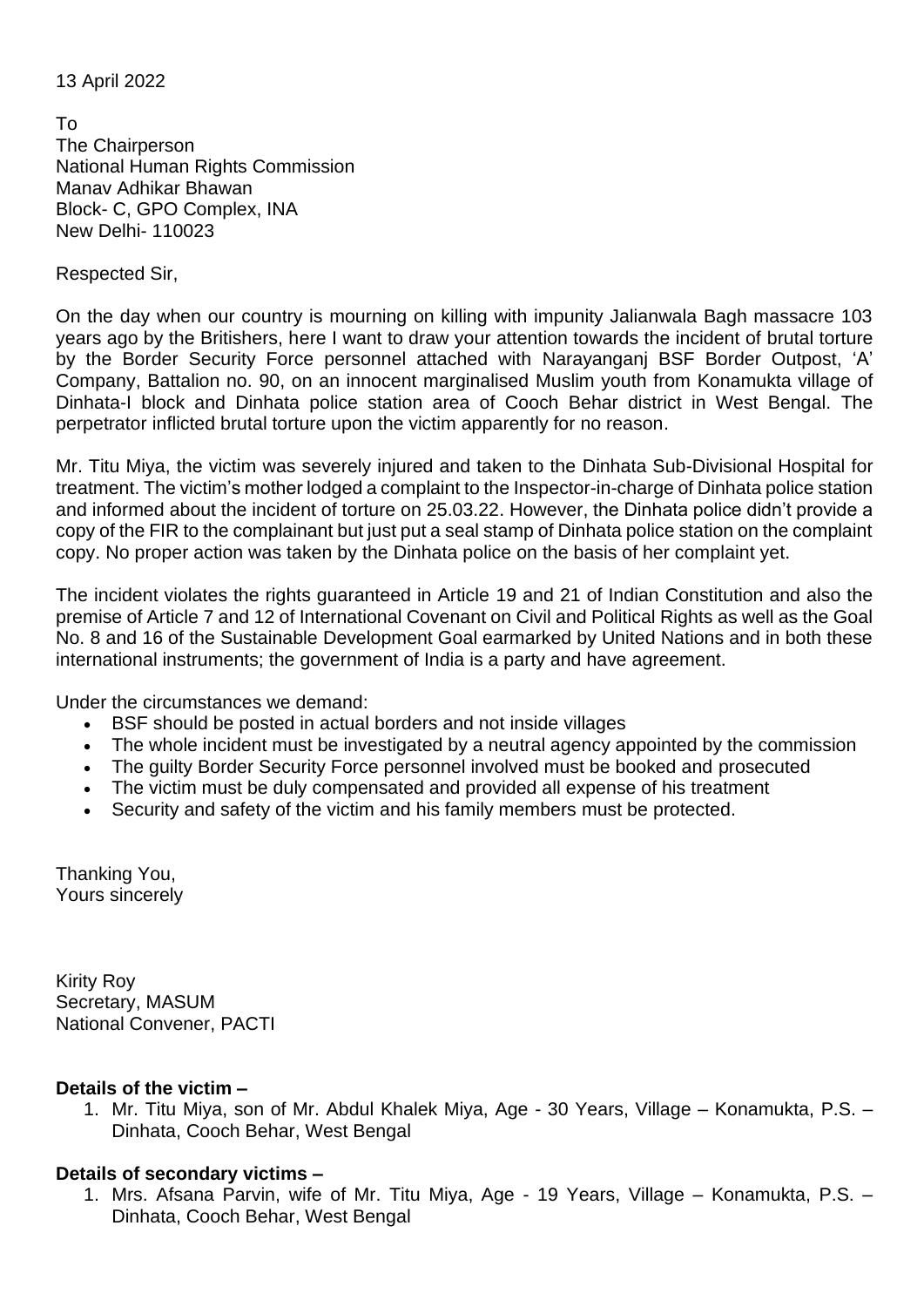- 2. Mr. Abdul Khalek Miya, father of Mr. Titu Miya, Age 55 Years, Village Konamukta, P.S. Dinhata, Cooch Behar, West Bengal
- 3. Mrs. Jaheran Bibi, wife of Mr. Abdul Khalek Miya, Age 43 Years, Village Konamukta, P.S. – Dinhata, Cooch Behar, West Bengal
- 4. Mr. Adil Miya, son of Mr. Titu Miya, Age 7 months, Village Konamukta, P.S. Dinhata, Cooch Behar, West Bengal

**Details of the perpetrators** – 2 Constables attached with Narayanganj BSF BOP, 90 Battalion, under Dinhata Police Station, Cooch Behar District. The perpetrators were tall, dark complexioned and had moustache and can be identified if the faces are shown to Mr. Titu Miya.

### **Details of Witnesses –**

- 1. Mr. Selim Hoque, son of Mr. Saidar Miya, Village Konamukta, P.S. Dinhata, Cooch Behar, West Bengal
- 2. Mr. Chaddam Miya, son of Mr. Jelal Miya, Village Konamukta, P.S. Dinhata, Cooch Behar, West Bengal

**Date, time and place of the incident** – 25.03.22, around 6:20 pm, at Makar More of Konamukta village, about 700 metres from the border fencing.

**Details of the incident –** 30-years-old, Mr. Titu Miya is a daily-waged labourer and sustains a family of 5 with a meagre income of rupees 4 thousand per month. He belongs from a marginalised Muslim OBC (Other Backward Class) family. His house is located about 1 kilometre away from the border fencing inside Indian territory. On 25.03.22, he was heading towards Narayanganj market for shopping, when he was stopped by two armed BSF personnel riding bi-cycles at Konamukta Makar More. Without any intimation, the BSF personnel started beating up Titu Miya severely with their sticks as the victim became unconscious. Later it was revealed that just before the incident, as the perpetrator BSF personnel were passing through the Makar More area, two bystanders, who were talking among themselves, ran away after spotting the BSF personnel. Right at that moment, Mr. Titu Miya was also passing through Makar More, which is located about 700 metres from the border fencing inside Indian territory. The BSF personnel suspected the bystanders as smugglers and also assumed Titu Miya to be associated with them. However, without any confirmation or even talking to the victim, they started torturing him. They continued severe beating upon Titu Miya for about 10 minutes by which the victim received critical injuries on his back, waist, chest, hands and forehead and became unconscious. Soon the villagers gathered around listening to Titu Miya's screams but couldn't interfere into the matter from fear of the BSF's rage. After the BSF personnel left the victim unconscious, the villagers took Mr. Titu Miya to the Dinhata Sub-divisional hospital for treatment. He was admitted there for 3 days, after which, he was released from the hospital on 28.03.22. The victim is still bed-ridden with severe body ache even after being released from the hospital and still is unable to work. The family of the victim is in crisis as the only earning member of the family is unable to earn a living. On 25.03.22, the Inspector-in-Charge of Dinhata police station, Mr. Suraj Thapa visited Mr. Titu Miya to enquire about the matter. On the same day Mrs. Jaheran Bibi, mother of the victim lodged a complaint to the Inspector-in-charge of Dinhata police station. The on-duty police officer received the complaint and put a seal stamp on the copy of the complaint. A copy of the FIR was not provided to the complainant. In the website of Coochbehar police it was not uploaded. However, no action was taken by the Dinhata police, as of now, on the basis of her complaint and the perpetrators are enjoying impunity.

To watch the videography of our fact-finding, please click the link below <https://youtu.be/8zI5rVf2Q48>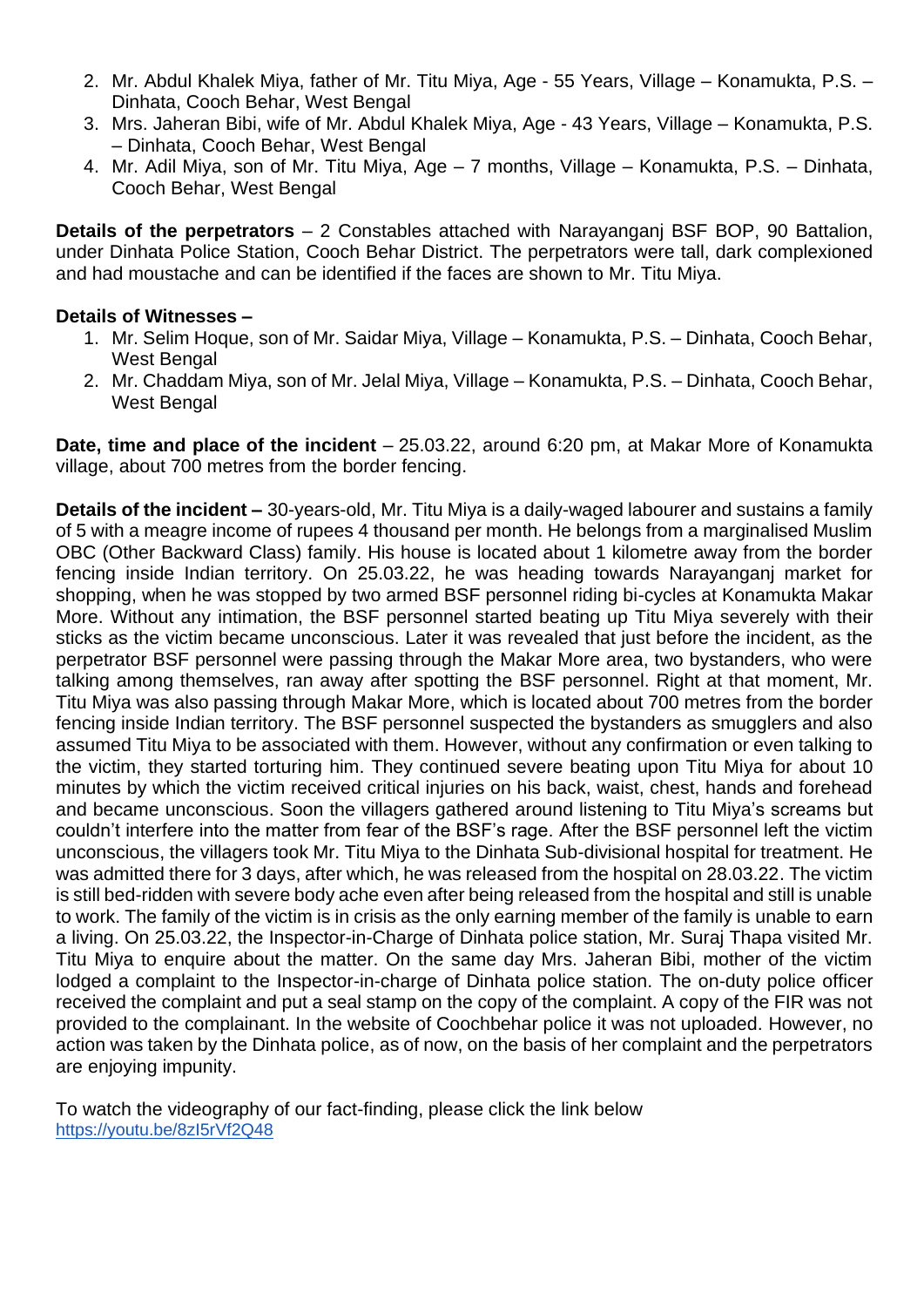The sic **Dinham P.** 

Dinhatn

**THRITER** 

Altr. Terragar THI DIS (4 PRES 2018 5 DRE) EAND TWINTERT

Taylor Sitest Afran Day Davrage State Definer A work MINERAL CONTRACT AT THE SHIPPING STATE SHOWS & RE-HOME DITSILE MONTH STATE - 400 220 MONTH AND ONE CONTINENT and their is the surfer ander when finder comment JENNIO TARMET GIVAI NOUT ORAIN ES SURE DIES MON ant o et any refer anon are i fa assurire refer anon AND PAGE PIETO DEL PIETO DEL PORTO PORTO DE PIETO CON PA  $250$  This 1241 - 1214-21214 > 32417159 210 220 441 2100 1100 SIZIAI DENICE O RISTANTE ACEI SIENE DEN PIENE ZIELE DIE DENTIL DENIS ON THE THERE THERE FREE AND THERE ARTIC FIELD STATES AND MOTOR SERVICE INTO INTO 1-3120 25400 STATES TATION OSEN L'AIGNI HALL' ADENY CINE ET LES परिवर्ता उपाणागान अठ आफिना भूशन मारे माता नाकिए ORAI PUGE 4 THEY I FORM FORM PORCH

SINA START OUT ARAL OINFRIA SARES JURY CHOICES JARI ART JURY 74 1 JEAN-40.  $\frac{1}{2}$ 

SO SITEMET BSF, HAMIT HAS TARMET WHEN HER - AT OUR -JOHNS, A COJ, GIO AT & THE AJAIL ; HANT MAUT & VI IPH SHERRY ALL CHINE SHARD SHOW I WAS MILLED

AP DININ TARRE MINE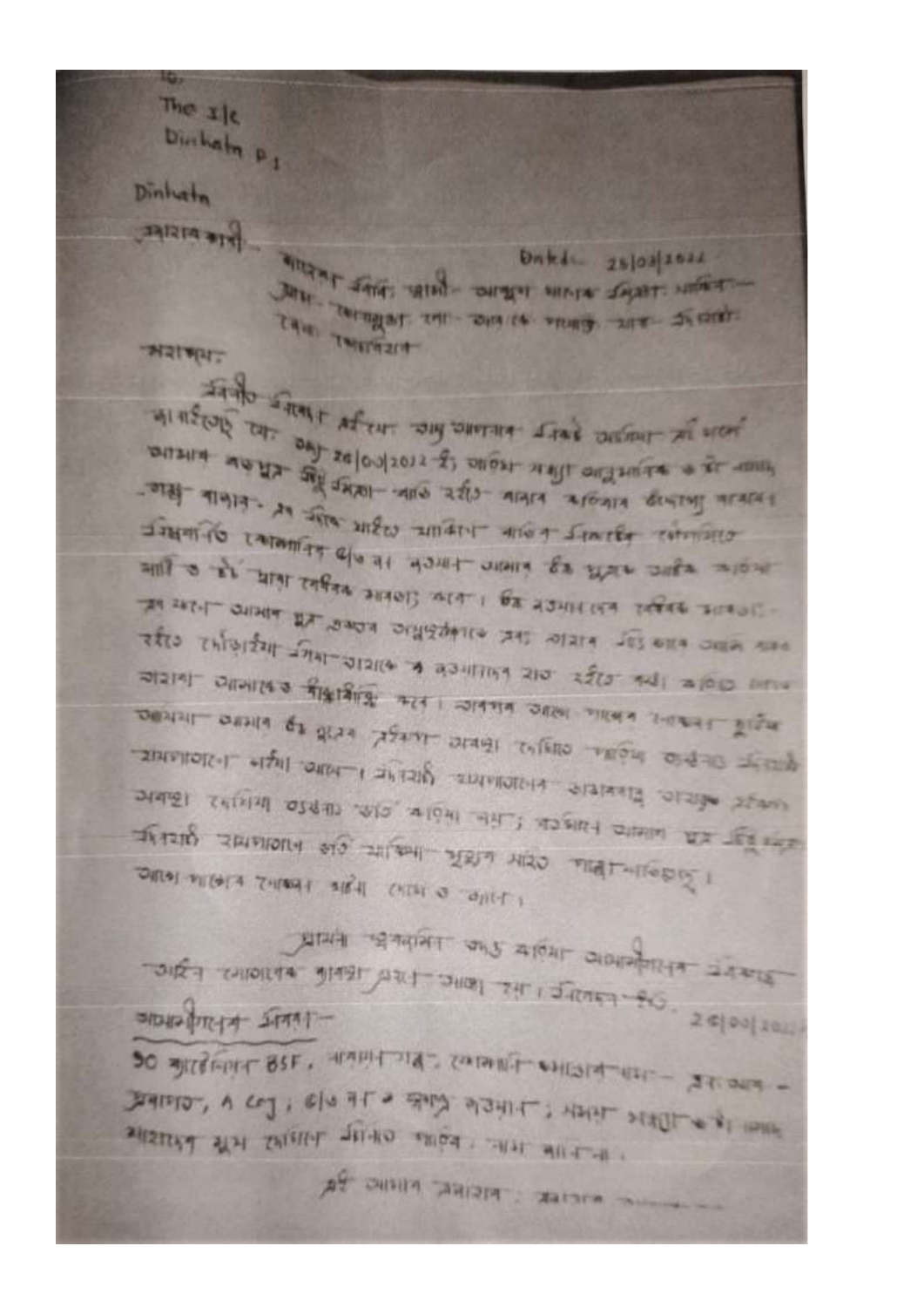THERE S WITH THE STATE THE CHEWETER SER-HE THEIR ENDS STAIN O STAIN STAT AS BUNK ANNOUNCE  $5410 -$ Manad classication of the Management FIEL PEGSAR **Curriton VT**  $(M) - 8355302168$ 313505 **GOVERNMENT OF INDI** টিট মিঞা **TITU MIYA** পিতা: আব্দুল থালেক মিঞা **Father: ABDUL KHALEK MIYA** क्षम शन/Year of Birth: 1992 BFT/Male 6685 9106 5569 আধার - সাধারণ মানুষের অধিকার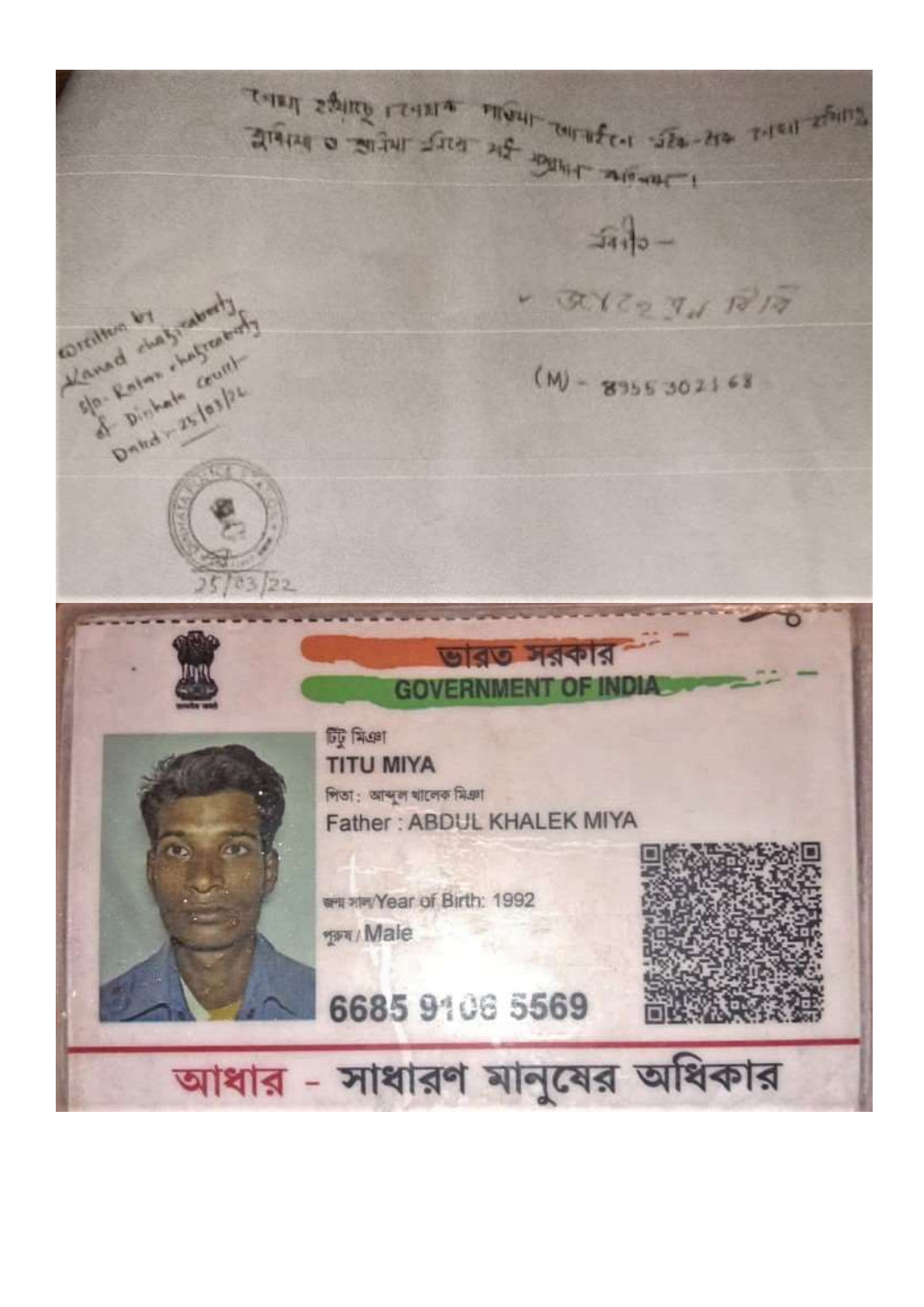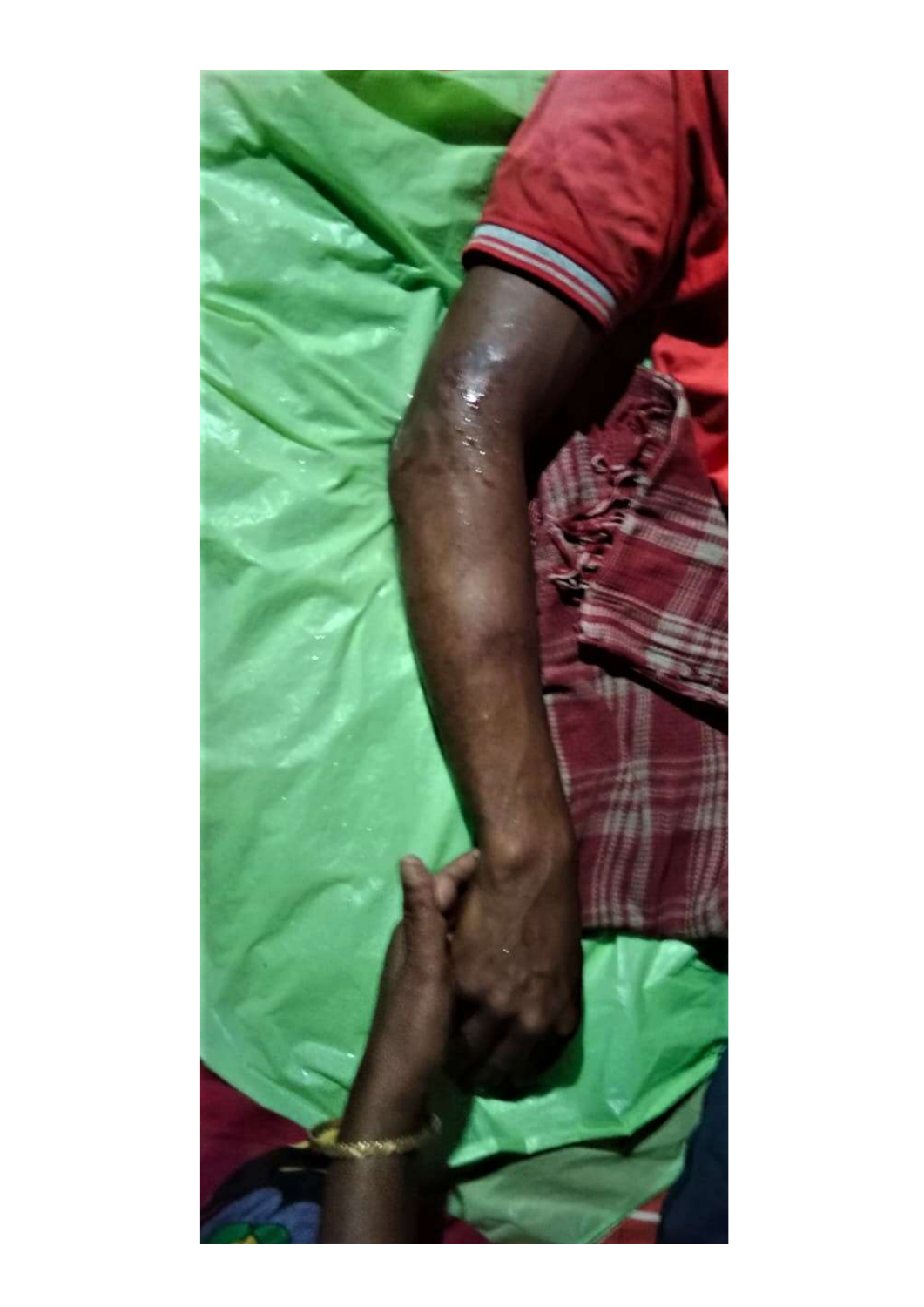